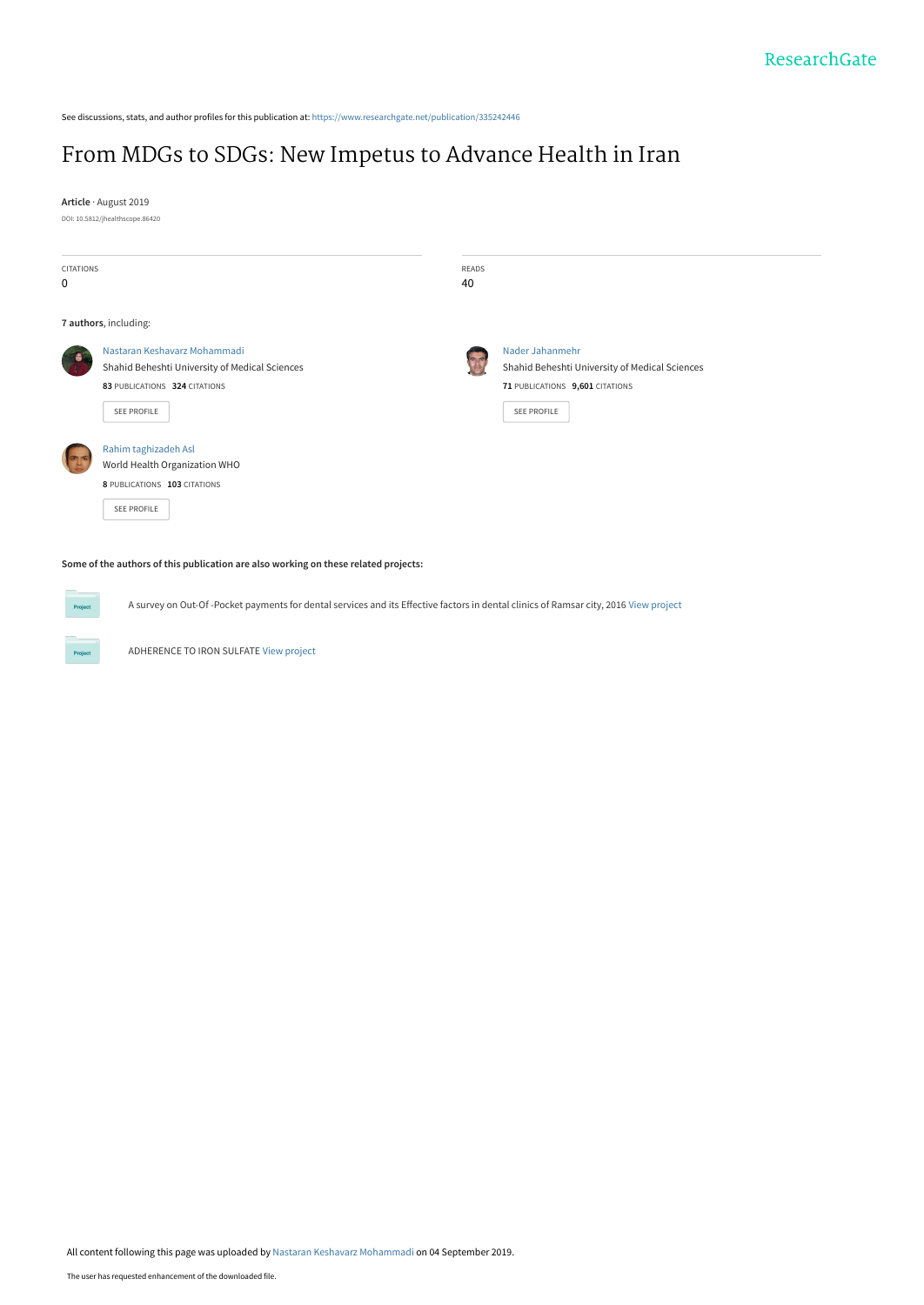Published online 2019 August 19.

**Rapid Communication**



# From MDGs to SDGs: New Impetus to Advance Health in Iran

Nastaran Keshavarz Mohammadi  $^{\rm 1, *},$  Aliakbar Sayyari  $^{\rm 2, **},$  Aliasgar Farshad  $^{\rm 3}$ , Nader Jahanmehr  $^{\rm 4},$ Sameen Siddiqi  $^5$ , Rahim Taghizadeh  $^6$  and Christopher Dye  $^7$ 

<sup>1</sup>School of Public Health and Safety, Shahid Beheshti University of Medical Sciences, Tehran, Iran

2 Pediatric Gastroenterology, Hepatology and Nutrition Research Center, Research Institute for Children's Health, Shahid Beheshti University of Medical Sciences, Tehran, Iran 3 Deputy of Social Affairs, Ministry of Health, Tehran, Iran

4 School of Public Health and Safty, Shahid Beheshti University of Medical Sciences, Tehran, Iran

<sup>5</sup> Community Health Sciences Department, Aga Khan University Karachi, Karachi, Pakistan

6 World Health Organization Office, Tehran, Iran

<sup>7</sup> Department of Zoology, University of Oxford, United Kingdom

\* *Corresponding author*: School of Public Health and Safety, Shahid Beheshti University of Medical Sciences, Tehran, Iran. Email: n\_keshavars@yahoo.com \*\**Corresponding author*: Research Institute for Children Health, Shahid Beheshti University of Medical Sciences, Tehran, Iran. Email: drsayyari@hotmail.com

**Received** 2018 November 15; **Revised** 2019 April 26; **Accepted** 2019 May 17.

#### **Abstract**

**Problem:** The sustainable development goals (SDGs) and their associated targets and indicators provide a global framework for advancing health in development, which must be adapted to the needs of each country.

**Approach:** Building on previous experience with millennium development goals (MDGs), the Islamic Republic of Iran is advancing health under the SDGs by targeting non-communicable diseases, which accounted for 70% of deaths in Iran in 2016, giving particular emphasis to the social, economic and environmental determinants of health.

**Local Setting:** The national population and sub-populations of the Islamic Republic of Iran.

**Relevant Changes:** The interlink ages between the principal health goal (SDG 3) and all other goals are a stimulus to seek benefits for health from multisectoral action, working across the whole of government and within civil society. Iran's sustainable development agenda embraces health in 12 of 17 SDGs, and aims to track progress using 56 of 230 defined indicators. These take account of the health benefits of reducing poverty, hunger and low literacy, and from healthier strategies for agriculture, education, transport, housing and employment. We present baseline statistics for these indicators, covering the period of 1990 - 2015.

**Lessons Learnt:** Placing health in the context of sustainable development facilitates Iran's goal of improving prevention alongside treatment, tackling the underlying social, economic and environmental determinants of health by working across the whole of government. The way forward is advocating for shared responsibility for health and evidence-informed participatory decision making mechanisms, strengthening and sharing information databases.

*Keywords:* SDG, MDG, Health

# **1. Introduction**

As successors to the millennium development goals (MDGs, 1990 - 2015) (1), the sustainable development goals  $(SDGs, 2016 - 2030)$   $(2)$  present a new opportunity to promote health in the broad context of human development (3). However, there are significant challenges in adapting the global SDG framework to a wide variety of national circumstances, considering local health priorities and the options for organizing interventions. Like most countries of the world, the Islamic Republic of Iran is committed to achieving the SDGs. This paper describes Iran's experience and lessons learnt in making the transition from MDGs to SDGs, under the auspices of the Supreme Council of Health and Food Security and the direct management of the Ministry of Health and Medical Education [MOHME]. We summarize the progress to date, and compile statistics for the period of 1990 - 2015, which serve as benchmarks against which to judge future progress.

Iran achieved most of the health-related MDGs reaching, for example, the targets for infant mortality rate and the maternal mortality ratio long before 2015. Iran's commitment to meeting the MDGs contributed to strengthening the national health information system by identifying, for example, the need for better monitoring of health interventions such as immunization, and the treatment of tuberculosis and HIV/AIDS. This contributed to improvements in the coverage and quality of health care, especially in remote areas of the country and for disadvantaged populations. The objective of meeting MDGs had continuous political commitment between 1990 and 2015, de-

Copyright © 2019, Author(s). This is an open-access article distributed under the terms of the Creative Commons Attribution-NonCommercial 4.0 International License (http://creativecommons.org/licenses/by-nc/4.0/) which permits copy and redistribute the material just in noncommercial usages, provided the original work is properly cited.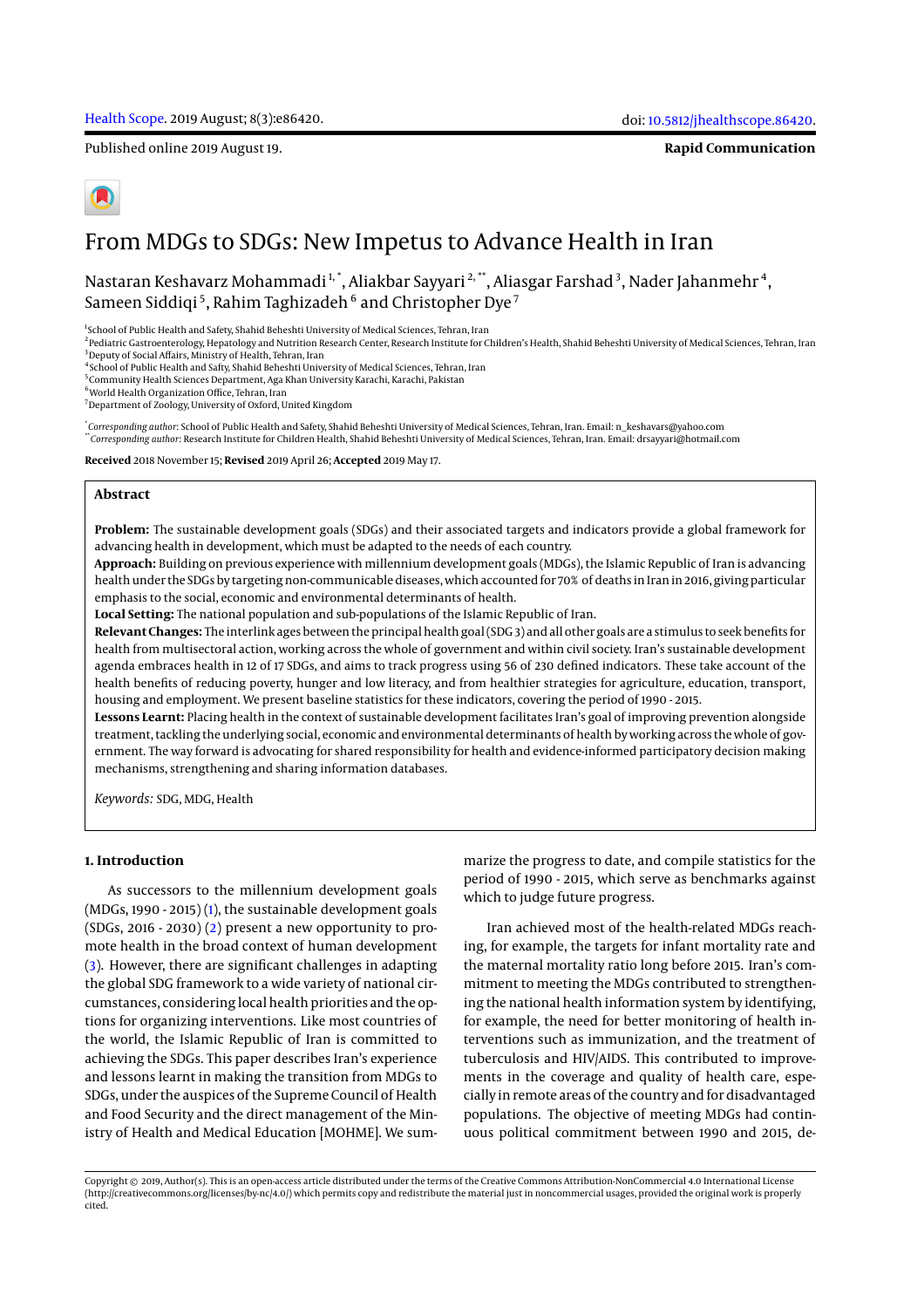spite changes in government and the imposition of international sanctions on Iran. Among the factors contributing to success were: inclusion of the MDGs in national development plans, which led explicitly to the provision of funding and other resources; improvements in communication and collaboration with international development agencies; and improvements in health governance through the integrated management of health services  $(4)$ .

Iran is gradually shifting from its dominant medical approach to health to a social approach to health by paying greater attention to the underlying social, economic and environmental determinants of health- the three pillars of sustainable development. This transition began in the era of the MDGs, and the SDGs present a new opportunity to further that cause (5). In addition, the SDGs explicitly include targets and indicators for the control of non-communicable diseases and injuries (NCDS) -the dominant cause of illness and death in Iran today- which were missing from the MDGs.

In Iran, multisectoral policy-making is led by the Supreme Council of Health and Food Security, chaired by the President of the country (Figure 1). Within the MOHME, the Department of Social Affairs is headed by a Deputy Minister, which among other multisectoral activities oversees the monitoring of progress, including health and equity. The Department also organizes a national festival of social responsibility and accountability for health with the participation of non-governmental organizations (NGOs) and civil society.

Iran's commitment in 2012 to the Rio+ 20 declaration and its "21 agenda" (6), a precursor to the SDGs, led to the establishment of a National Committee for Sustainable Development (NCSD) that was chaired by a Deputy President and comprised high-level managers from more than 10 ministries and two national bodies, the National Organization of Environment and the National Organization of Planning and Budget (7). Following the launch of the SDGs, the NSCD was designated as the body responsible for preparing the United Nations Voluntary National Reports [VNR] to document progress on SDGs. In addition, the MOHME was given responsibility for overseeing progress towards SDG3, and also was appointed as a partner for SDG1 (poverty), SDG2 (hunger), and SDG6 (water and sanitation).

Between 2015 and 2018 the MOHME has ensured that health was placed in the 6th National Development Plan, established a department of SDGs and health along with a national steering committee for health, raised awareness about health-related SDGs within government and across the country, and carried out a benchmarking and trend analysis of health-related SDGs (8).

#### **2. Methods**

To benchmark health in the SDGs, a mapping exercise was conducted to identify all health-related targets and indicators of SDG3 and other SDGs, guided by WHO reports (1, 9, 10) and extensive consultation, for example with all concerned departments of the MOHME and with the Council of Health Deputy Directors of the ministry. The final list included 34 targets and 56 indicators running across 12 of the 17 SDGs. Of these, 21 targets and 29 indicators were derived from goals other than SDG3 (Table 1)

The ensuing task was to map these indicators on to Iran's existing monitoring and evaluation framework in the national health information system, so as to ensure efficient planning and implementation (15). The MOHME categorized the indicators into 8 "thematic domains", and each domain was assigned to one department within MOHME (Figure 1). This arrangement for monitoring and evaluation has clarified responsibility and ownership by each department allowing better integration into the current structure and function of MOHME and has reduced the burden of data collection.

## **3. Results and Discussions**

The benchmarking exercise presented a series of lessons for tracking progress towards the SDGs. First, some governmental departments were concerned about possible unforeseen consequences of providing access to official data through international publications. Given the sensitivity around certain kinds of data such as suicide, HIV/AIDS, alcohol use, some indicators may in future be monitored but with results reported only within government departments. Second, the expanded set of SDG indicators requires some data from outside the ministry of health, for example those related to drug abuse or water quality, which has meant establishing new collaborations among ministries and with NGOs. Third, some SDG indicators are new to Iran's health information system, such as those related to early child development, and therefore require new sources of data. Where data are not yet available, we used existing national indicators that were closest to those required by the SDG framework (Table 1). Fourth, some SDG indicators were imprecisely defined (with little clarification given by metadata) such as the indicator related to social protection (1.3.1). Finally, some national data were inconsistent with international estimates. In general, we have preferred to use national data, and only when these were unavailable or inaccessible did we use information from secondary sources such as the WHO and other UN agencies. All in all, some data were not yet available at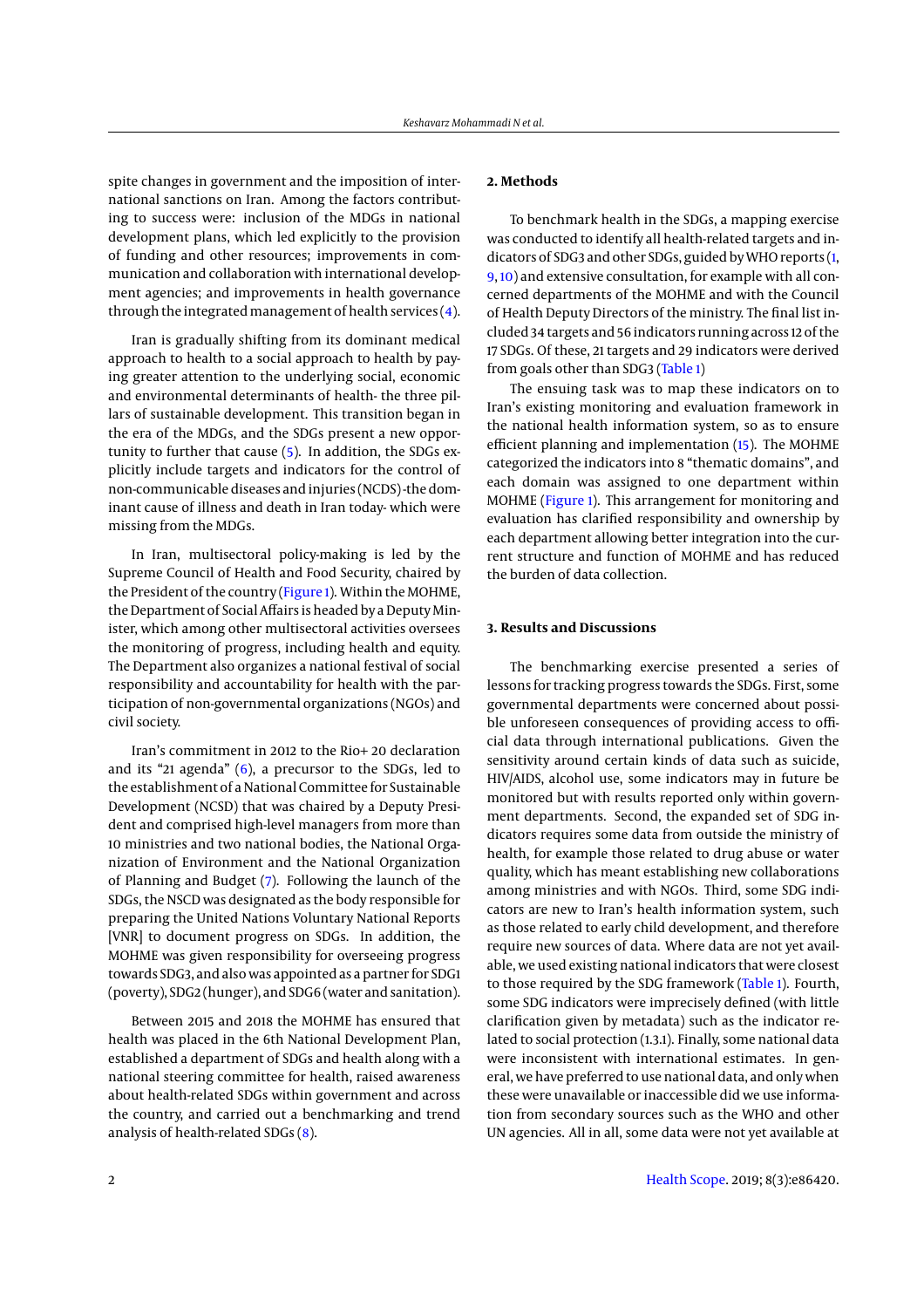

National thematic domains of Health related SDGs Indicators



**Figure 1.** Thematic domains of health-related SDGs and its place in whole government response to SDGs

all for the benchmarking exercise: 3 indicators from SDG3 and 13 indicators from other SDGs (Table 1).

Taking these limitations into account, the data so far assembled for the period of 1990 - 2015, show that significant improvements have been made in health status in terms of decreased MMR, IMR, U5MR as shown in Table 1. Iran has made progress towards the achievement of universal health coverage as reflected for example in increase of reproductive health services, and reduction of stunning. Iran is also on course to achieve several targets within SDG3 well before 2030, and for some has already achieved the target for 2030 such as MMR which is

below 70 per 100000 live births, NMR which is below 12 per 1000 live births, and U5MR which is also less than 25 per 1000 live births, safe delivery at birth, and tuberculosis. The main exceptions to progress, seen in national averages, are for unmet family planning needs, HIV incidence and road traffic accidents. Behind the national averages, some indicators reveal a lack of progress within socially and economically disadvantaged provinces as in Sistan-Balochestan (16). There are likely to be more such examples, but not all data are presently in a (disaggregated) form that allows the measurement of inequalities that have consequences for health.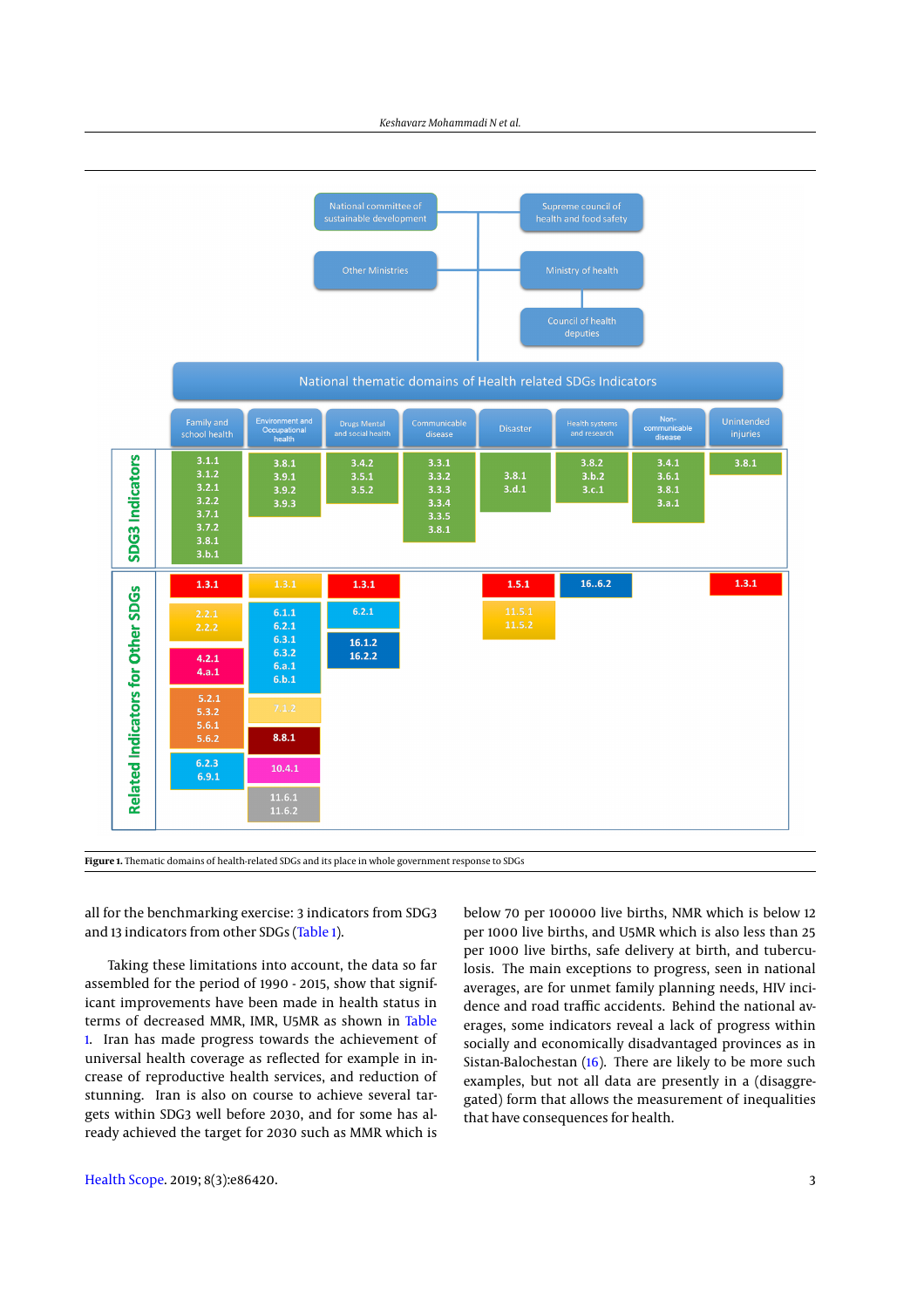| Table 1. Trends of Selected Available Health Related SDG Indicators in Iran |                                                                                                                                                                                                                                                      |       |      |       |       |             |                        |                                                                                           |
|-----------------------------------------------------------------------------|------------------------------------------------------------------------------------------------------------------------------------------------------------------------------------------------------------------------------------------------------|-------|------|-------|-------|-------------|------------------------|-------------------------------------------------------------------------------------------|
|                                                                             | <b>Goal/Health Related SDG Indicators</b>                                                                                                                                                                                                            | 1990  | 1995 | 2000  | 2005  | 2010        | 2015                   | Source                                                                                    |
| SDG <sub>3</sub>                                                            |                                                                                                                                                                                                                                                      |       |      |       |       |             |                        |                                                                                           |
|                                                                             | 3.1.1: Maternal mortality ratio (maternal deaths<br>among women aged 15 - 49 years per 100,000 live<br>births)                                                                                                                                       | 123   | 80   | 51    | 34    | 27          | 25                     | $UN-2017(6)$                                                                              |
|                                                                             | 3.1.2: Proportion of births attended by skilled<br>health personnel (doctors, nurses, midwives, or<br>country-specific medical staff [e.g., clinical<br>officers])                                                                                   |       |      | 89/6  | 97/3  | 98/1        | 99                     | Iran MDG report,<br>2014(4)                                                               |
|                                                                             | 3.2.1: Under-5 mortality rate (probability of dying<br>before the age of 5 years per 1,000 live births)                                                                                                                                              | 57.5  | 45.3 | 34/7  | 25/7  | 19/2        | 15/5                   | WHO, 2019 (9) for<br>years 1990, 1995<br>and UN, $2017(6)$ for<br>years 2000 and<br>later |
|                                                                             | 3.2.2: Neonatal mortality rate                                                                                                                                                                                                                       | 26/5  | 22/6 | 19/2  | 15/3  | 11/7        | 9/5                    | UNSDSN, 2017 (11)                                                                         |
|                                                                             | 3.6.1: Death rate due to road traffic injuries                                                                                                                                                                                                       |       |      | 33/5  | 40/8  | 33/9        |                        | UNSDSN, 2017 (11)                                                                         |
|                                                                             | 3.7.1: Proportion of women of reproductive age<br>(aged15 - 49 years) who have their need for family<br>planning satisfied with modern methods                                                                                                       |       |      | 92/50 | 94/10 | 94/30       | 92.1<br>(EMRO<br>2016) | Iran MDG Report,<br>2014(4)                                                               |
|                                                                             | 3.7.2: Adolescent birth rate (aged 10 - 14 years;<br>aged15 - 19 years) per 1,000 women in that age<br>group                                                                                                                                         |       |      | 34/70 | 32/60 | 33.7 (2011) | 33.68<br>(2013)        | UNSDSN, 2017 (11)                                                                         |
|                                                                             | 3.a.1 Age-standardized prevalence of current<br>tobacco use among persons aged 15 years and older                                                                                                                                                    |       |      |       |       |             |                        |                                                                                           |
|                                                                             | • Prevalence of smoking any tobacco product<br>among persons aged > 18 male                                                                                                                                                                          |       |      | 30/2  | 26/8  | 23/8        | 21/5                   | WHO, 2016 (11, 12)                                                                        |
|                                                                             | • Prevalence of smoking any tobacco product<br>among persons aged > 18 female                                                                                                                                                                        |       |      | 5/8   | 2/9   | 1/5         | 0/7                    | WHO, 2016 (12)                                                                            |
| Health-related indicators for other SDGs                                    |                                                                                                                                                                                                                                                      |       |      |       |       |             |                        |                                                                                           |
|                                                                             | 2.2.1: Prevalence of stunting (height for age < -2<br>standard deviation from the median of the World<br>Health Organization (WHO) Child Growth<br>Standards) among children under 5 years of age                                                    | 27/5  | 22/9 | 14/1  | 7/9   | 6/9         | 6/8                    | WHO/EMRO, 2015<br>(11, 13)                                                                |
|                                                                             | 2.2.2: Prevalence of malnutrition (weight for height<br>$>$ +2 or < -2 standard deviation from the median of<br>the WHO Child Growth Standards) among children<br>under 5 years of age, by type (wasting and<br>overweight) Maternal mortality ratio |       |      |       |       |             |                        |                                                                                           |
|                                                                             | Proportion of wasted children (weight for height<br>below minus two standard deviations from the<br>median) under the age of 5 years                                                                                                                 | 8/9   | 7/8  | 5/4   | 4/4   | 4 4         | 4/4                    | UNICEF-WHO-The<br>World Bank-2016<br>(11, 14)                                             |
|                                                                             | 6.1.1: Proportion of population using safely<br>managed drinking water services                                                                                                                                                                      |       |      |       |       |             |                        |                                                                                           |
|                                                                             | Proportion of population using improved drinking<br>water sources (Total)                                                                                                                                                                            | 89/60 |      |       |       | 97/88       | 98.13<br>(2014)        | Iran MDG Report,<br>2014(4)                                                               |
|                                                                             | 6.2.1: Proportion of population using safely<br>managed sanitation services, including a<br>hand-washing facility with soap and water                                                                                                                |       |      |       |       |             |                        |                                                                                           |
|                                                                             | Proportion of population using improved<br>sanitation facilities                                                                                                                                                                                     | 64/30 |      |       |       | 92/51       |                        | Iran MDG Report,<br>2014(4)                                                               |

In conclusion, the graduation from MDGs to SDGs has helped Iran to focus on the top priorities for health (especially non-communicable diseases and injuries), and to implement programs that have adopted a socio-economic and environmental approach to health. There are clearly

challenges in organization, implementation and evaluation, some of which are made evident by the benchmarking exercise described here. There is, however, strong political and social commitment to achieving the SDGs in Iran, from the Supreme Council of Health and Food Security to